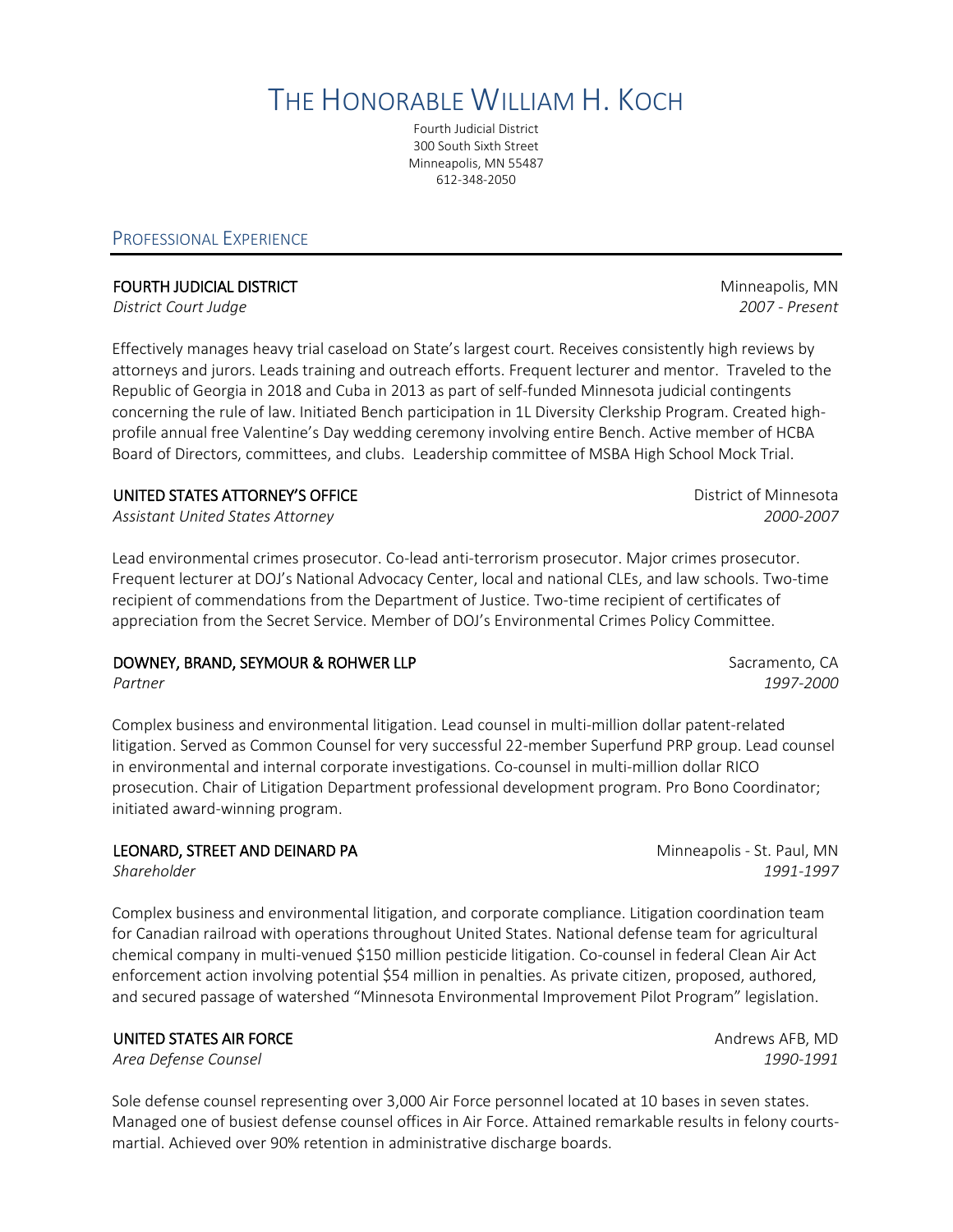#### UNITED STATES ATTORNEY'S OFFICE **Example 2008** District of Maryland

*Special Assistant U.S. Attorney 1988-1990*

Prosecuted all civilian offenses committed on Andrews AFB. Solely administered annual docket of over 1,200 cases. Achieved over 99% conviction rate. Instituted innovative sentencing alternatives, including MADD impact panels and child-car-seat-purchase program.

#### ANDREWS FEDERAL CREDIT UNION SUIT AND SUIT AND SUIT AND SUIT AND SUIT AND SUIT AND SUIT AND SUIT AND SUIT AND SUIT AND SUIT AND SUIT AND SUIT AND SUIT AND SUIT AND SUIT AND SUIT AND SUIT AND SUIT AND SUIT AND SUIT AND SUIT

*Director and Vice-Chair 1989-1991*

Elected to Board of Directors of multi-million dollar credit union with branches and members in five states and three countries. Elected Vice-Chair.

### UNITED STATES AIR FORCE AND THE STATES AIR FORCE AND THE STATES AND THE STATES AND THE STATES AND THE STATES AND

*Chief of Criminal Justice 1988-1990*

Primary prosecutor at one of the busiest Air Force base legal offices. Successful in cases of child molestation, drug use and distribution, larceny, assault, and other felonies. Achieved 98% conviction rate in 50 felony courts-martial. Created S.T.O.P. anti-drug program and Juvenile Corrections Board.

# AWARDS, RECOGNITIONS, AND RULE OF LAW

- Certificate of Commendation, USDOJ, Environment and Natural Resources Division (2003)
- Certificate of Appreciation, U.S. Secret Service (2004)
- Certificate of Commendation, USDOJ, Environment and Natural Resources Division (2005)
- Certificate of Appreciation, U.S. Secret Service (2007)
- Participant, Judicial Rule-of-Law Trip to Cuba (2013)
- $\triangleright$  Professionalism Award, Hennepin County Bar Association (2017)
- $\triangleright$  Organizer and Participant, Judicial Rule-of-Law Trip to the Republic of Georgia (2018)

# EDUCATION

George Washington University Law School National Washington, DC Nashington, DC *J.D. 1985-1988*

Michael D. Cooley Memorial Award Recipient D.C. Law Students in Court Student Attorney Student Bar Association Vice President Student Bar Association Representative

Duke University School of Engineering Durham, NC and Durham, NC *B.S.C.E. (Civil/Environmental Engineering and Public Policy Studies) 1981-1985*

Chi Epsilon Civil Engineering Honor Society Intern – U.S. Senator Arlen Specter (PA) USAF ROTC Corps Commander USAF ROTC Cadet Training Officer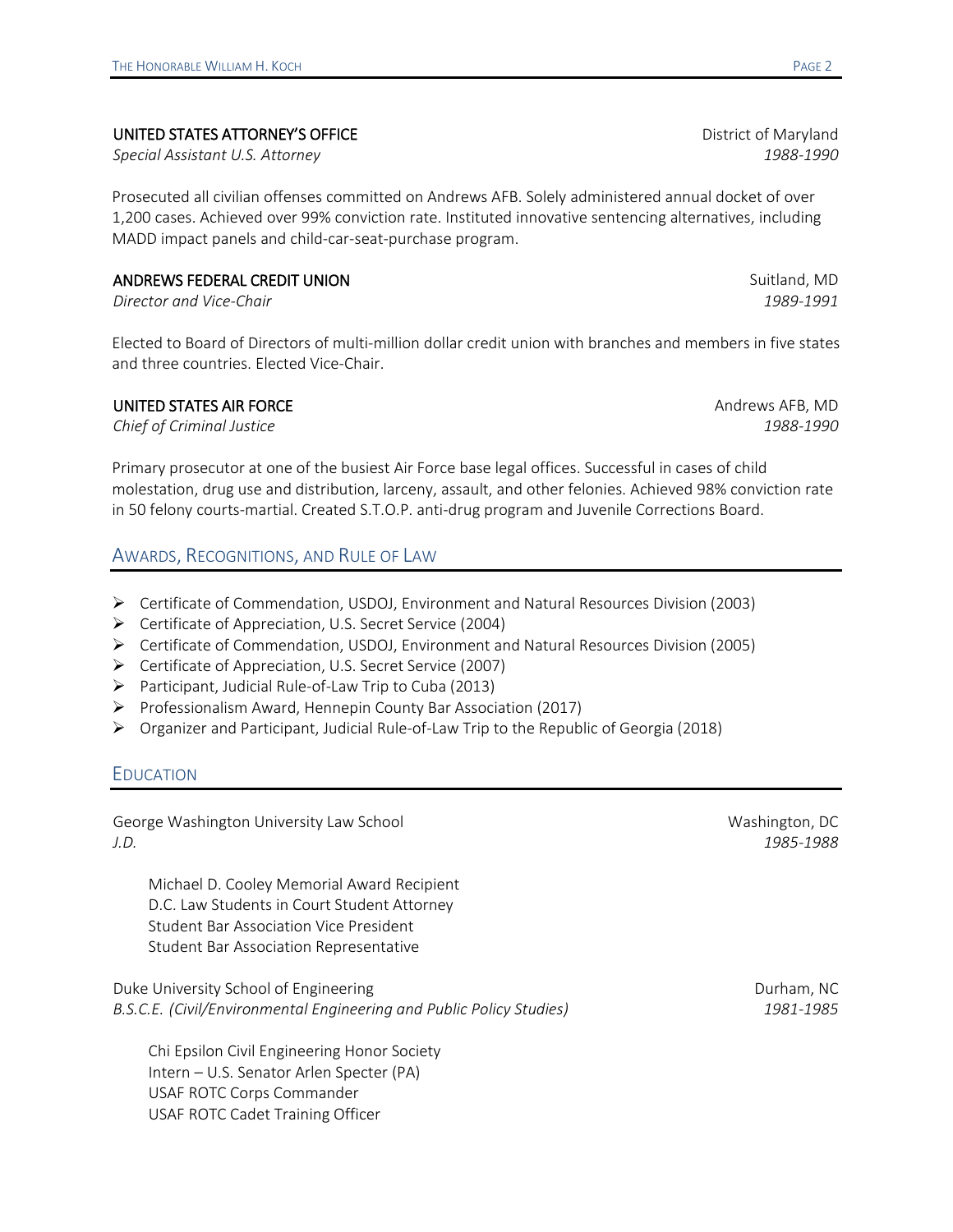# ACTIVE PROFESSIONAL AND CIVIC ACTIVITIES

- Good Deeds Society (House of Charity; People Serving People)
- $\triangleright$  Second Harvest Heartland
- $\triangleright$  Special Olympics of Minnesota
- U.S. District Court Open Doors Program
- Minnesota Judicial Branch Criminal Jury Instruction Guide Committee Minnesota District Judges Association Judicial Technology Advisory Committee
- ▶ Fourth Judicial District
	- Executive Committee
	- 1L Diversity Clerkship Program
	- Chair, Judicial Education Committee
	- Chair, Forms Committee
	- Hennepin Courts History Center Task Force
- Minnesota State Bar Association Mock Trial Advisory Committee (2017-present) Mock Trial Judge (1993-1997, 2001-present)
- $\triangleright$  Hennepin County Bar Association/Foundation
	- Board of Directors
	- Executive Director Search Committee
	- *Hennepin Lawyer* (Chair, Issue Editor, Member)
	- Diversity & Inclusion Committee
	- 1L Diversity Clerkship Program
	- Biking Club
	- Founding Fellow
- University of Minnesota Law School McGee Civil Rights Moot Court Judge (2008-2013) Mock Trial Judge (assorted, between 2009 and present) 1L Law in Practice Judge (2010-present)
- $\triangleright$  University of St. Thomas Law School Mentor (2009-present) Moot Court Judge (2010-present) Guest Lecturer (assorted)

# ▶ Mitchell/Hamline Law School Mock Trial Judge (2011-present) McGee Civil Rights Moot Court Judge (2014-present)

- $\triangleright$  Mock Trial Judge Bloomington Public Schools; 3<sup>rd</sup> and 4<sup>th</sup> Grades (2005-present)
- Host and guest presenter DeLaSalle High School "Law and Society" (2010-present)
- Host and guest presenter Bloomington Public Schools (assorted)
- Guest presenter Orono High School (assorted)
- $\triangleright$  Guest presenter Bloomington Public Schools (assorted)
- > National Night Out (2007-present)
- $\triangleright$  Duke University Alumni Association Regional Interviewer (1995-2019)
- Reader/Writer Program, Folwell Performing Arts Middle School (2017-present)
- Participant, Great River Race, Wilderness Inquiry (2014-present)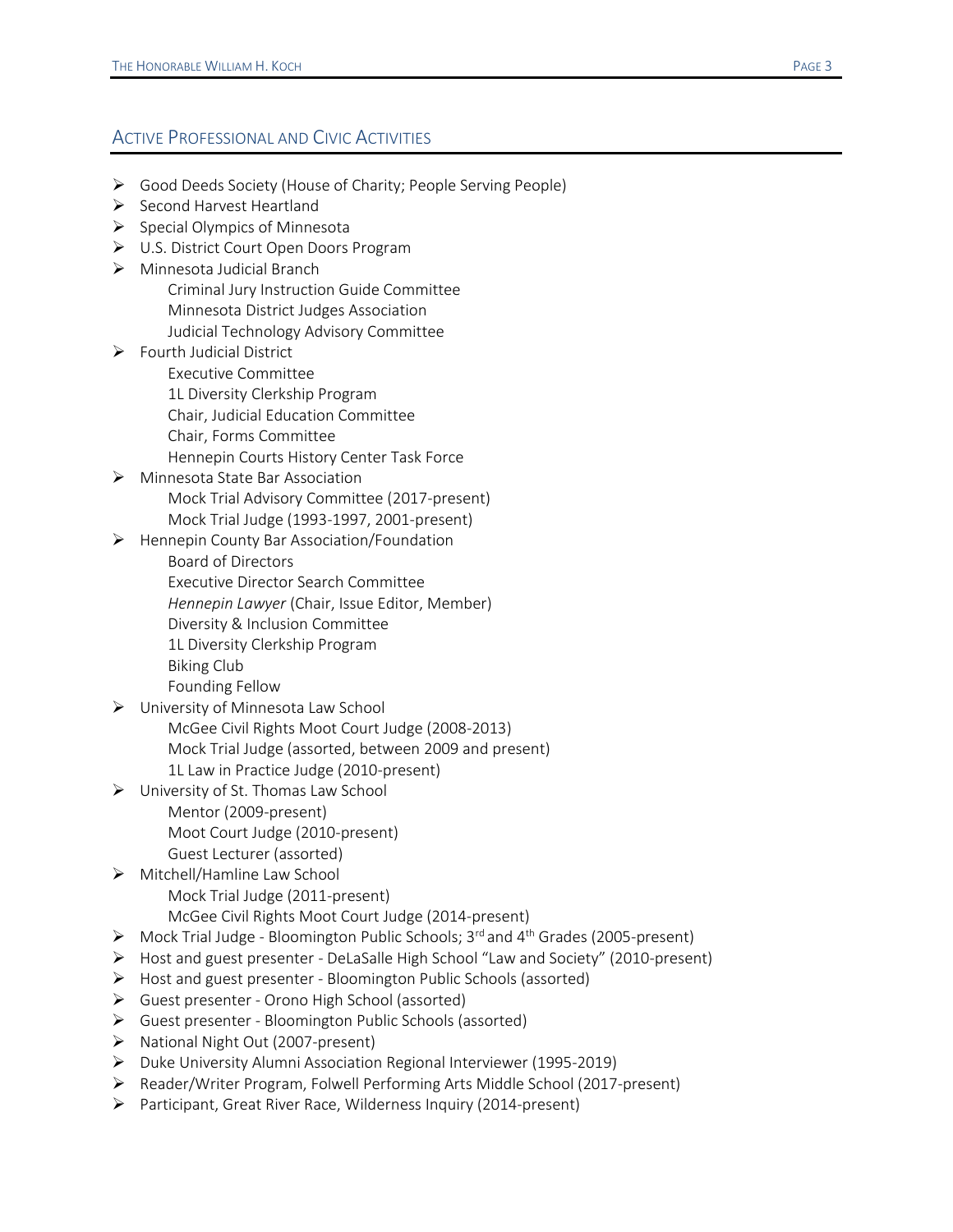#### PROFESSIONAL TEACHING, PUBLICATIONS, AND OUTREACH

Issue Editor, *Hennepin Lawyer* (Elder Law) (May 2020)

Presenter, "Voir Dire and Jury Selection," University of St. Thomas Law School (via Zoom) (April 22, 2020)

Judge, "Appellate Motion Practice," University of Minnesota Law School (via Zoom) (April 13, 2020)

Judge, "Law in Practice," University of Minnesota Law School (February 28, 2020)

Judge, William E. McGee National Civil Rights Moot Court, Mitchell Hamline Law School (February 22, 2020)

Presenter, "So, You're 18 Now," Bloomington Jefferson High School STRIVE Program (February 5, 2020)

Presenter, "Sentencing and the Correctional Process," Normandale Community College (January 29, 2020)

Participant, "Sixth Annual Affinity Bar Meet and Greet," Federal Bar Association (January 21, 2020)

Presenter, "Business Litigation: Civility and Ethics," Minnesota Continuing Legal Education (November 25, 2019)

Presenter, "Expert Witnesses," Fourth Judicial District Psychological Services (October 22, 2019)

Presenter, "Judges (and the Criminal Justice System)," Metropolitan State University (October 17, 2019)

Participant, Mentor Reception, Minnesota Hispanic Bar Association (October 14, 2019)

Presenter, "Sentencing and the Correctional Process," Normandale Community College (September 11, 2019)

Booth participant, "Minnesota Judicial Branch," Minnesota State Fair (August 25, 2019)

Presenter, "Know Your Courts," Fourth Judicial District (July 12, 2019)

Panel Member, U.S. Department of Justice Elder Abuse Roundtable, Washington, DC (June 11, 2019)

Participant, Minority Judge Reception, United States District Court (March 14, 2019)

Participant, "A Table for 10," Hennepin County Bar Association (January 30, 2018)

Participant, "Group Violence Intervention," Hennepin County (October 24, 2018)

Participant, "Pedal for Justice," Hennepin County Bar Association (September 24, 2018)

Booth participant, "Minnesota Judicial Branch," Minnesota State Fair (September 2, 2018)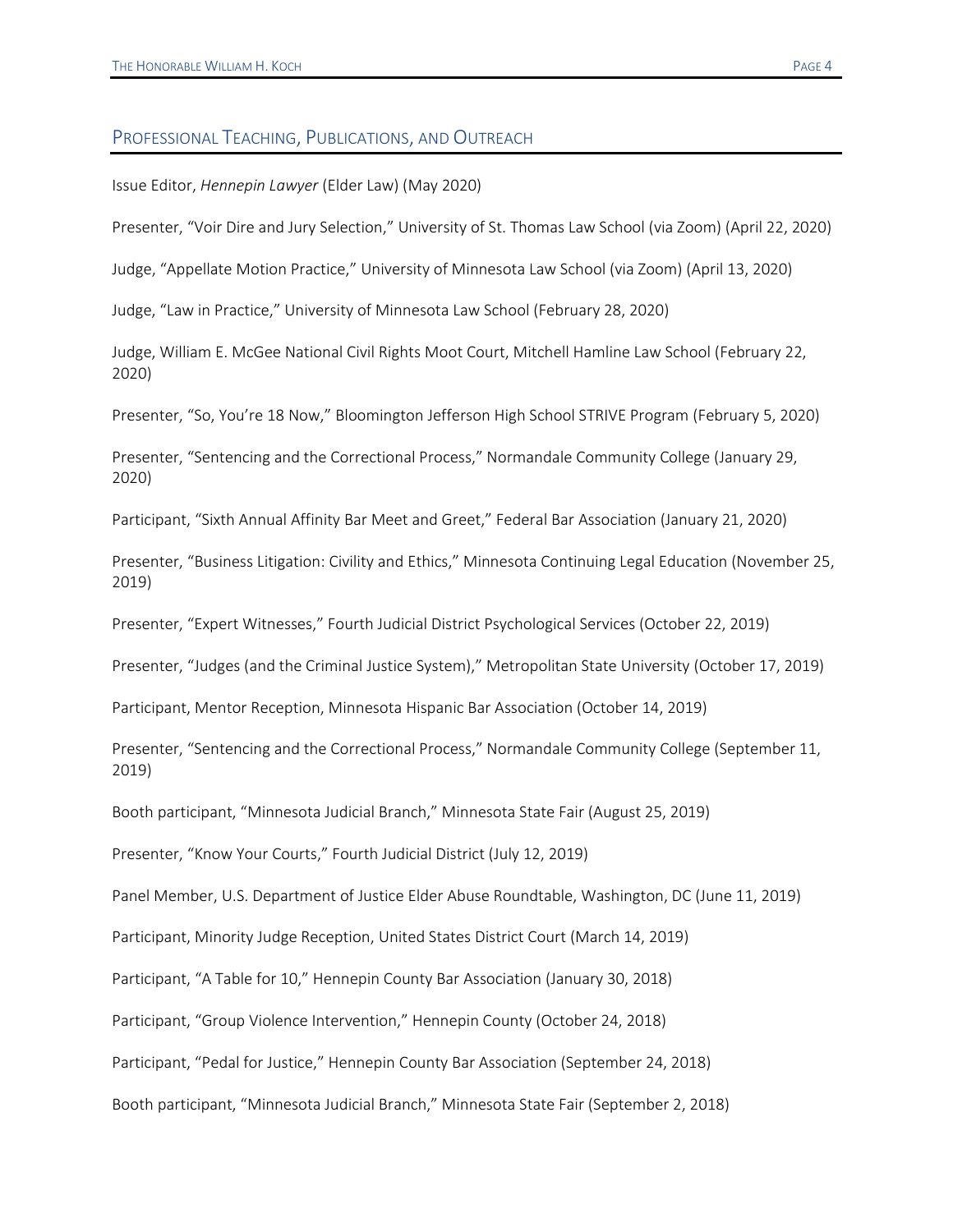Host and presenter, "Minnesota Judicial System," Edina Community Education (August 22, 2018)

Presenter, "Know Your Courts," Fourth Judicial District (July 20, 2018)

Participant, Judicial Walking Tour and Community Meeting (July 17, 2018)

Presenter, "The United State Constitution (with Comparison to the Georgian Constitution)," International Legal Week/Masterclasses from American Judges, European University School of Law (May 17, 2018)

Presenter, "The American Electoral Process (A Quick Introduction)," International Legal Week/Masterclasses from American Judges, European University School of Law (May 17, 2018)

Presenter, "The Minnesota Law School Experience," International Legal Week/Masterclasses from American Judges, European University School of Law (May 17, 2018)

Presenter, "The Fourth Judicial District, Minnesota State Court System," International Legal Week/Masterclasses from American Judges, European University School of Law (May 17, 2018)

Instructor, Civil Trial Skills, Hennepin County Bar Association (April 18, 2018)

Presenter and Host, "Opportunities and Obligations with Your Local Judicial System," Ubah Medical Academy (December 14, 2017)

Presenter, "Effective Sentencing Presentations," Minnesota Association of Criminal Defense Lawyers (September 15, 2017)

Presenter, "Know Your Courts," Fourth Judicial District (July 14, 2017)

Issue Editor, *Hennepin Lawyer* (Race and Justice) (May 2017)

Participant, Criminal Justice Listening Session, Westminster Presbyterian Church (April 14, 2017)

Presenter, U.S. District Court Open Doors Program, North High School (March 21-22, 2017)

Participant, "A Conversation about Race," African American Leadership Forum (February 18, 2017)

Organizer and Moderator, " $13<sup>th</sup>$  – From Slave to Criminal with One Amendment?" Hennepin County Diversity & Inclusion Committee, Fourth Judicial District, et al. (January 24, 2017)

Organizer and Moderator, "Probation in Minnesota: Problems and Promises," Annual Conference of Judges (November 30, 2016)

Organizer and Moderator, "*Between the World and Me*: A Bench and Bar Discussion," Hennepin County Bar Association (November 2, 2016)

Organizer and Presenter, "Bench Retreat: Probation," Fourth Judicial District (October 28, 2016)

Organizer and Moderator, "Race, Policing, and Justice: A Community Dialogue on Inequities, Issues, and Impact," Hennepin County Bar Association (October 20, 2016) *https://vimeo.com/188925614*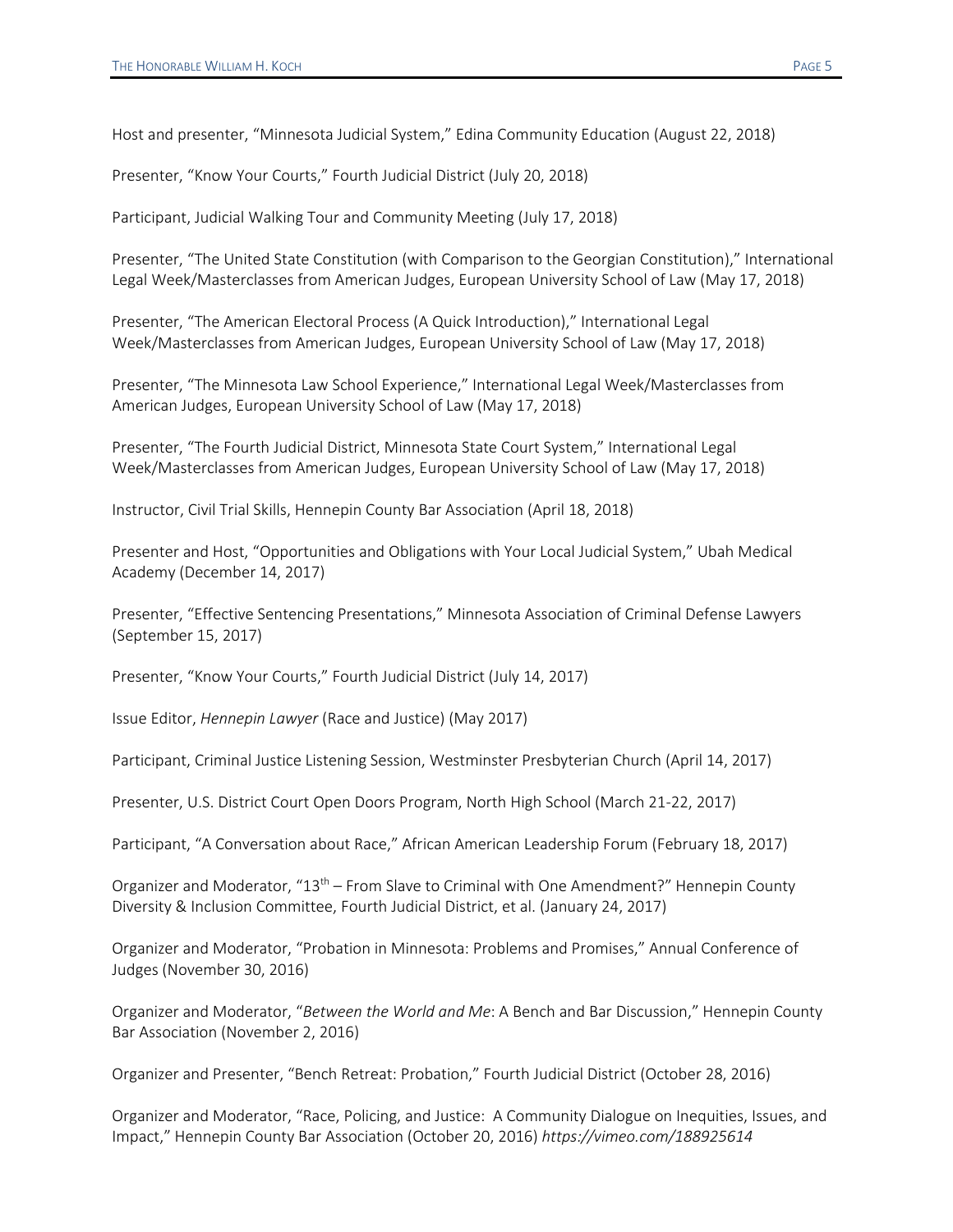Participant, Community Meeting at Lucy Laney Elementary School (September 22, 2016)

Moderator and Panelist, "First Thursday at the Capri: *Middle of Nowhere,*" Minneapolis St. Paul Film Society (September 1, 2016)

Participant, Community Listening Session at Urban League, Fourth Judicial District (August 10, 2016)

Organizer and Moderator, "*Between the World and Me*: A Bench and Bar Discussion," Hennepin County Bar Association (July 20, 2016)

Presenter, "Know Your Courts," Fourth Judicial District (July 15, 2016)

Issue Editor, *Hennepin Lawyer* (Criminal Law and Justice) (July 2016)

Participant, "First Thursday at the Capri: *3½ Minutes, 10 Bullets,*" Minneapolis St. Paul Film Society (June 2, 2016)

Presenter, "Drugs, Addiction, and Death (and Hope) in Hennepin County," St. Louis Park Kiwanis (May 26, 2016)

Presenter, U.S. District Court Open Doors Program, Kennedy High School (April 22, 2016)

Panelist, "Gun Violence and Public Health: The Challenge of Prevention and Health Promotion," University of Minnesota School of Public Health (March 29, 2016)

Participant, Community Listening Session at Urban League, Fourth Judicial District (November 16, 2015)

Moderator and Panelist, "The New Expungement Law: How is it Working? Isn't it Supposed to be Easier Now?" Criminal Justice Institute, Minnesota CLE (August 18, 2015)

Host and Presenter, STEP-UP Achieve, AchieveMpls (August 13, 2015)

Presenter, "Know Your Courts," Fourth Judicial District (July 17, 2015)

Presenter, Expungement Law, University of St. Thomas Law School (June 15, 2015)

Participant, Community Listening Session at North High School, Fourth Judicial District (April 30, 2015)

Presenter, "You're 18 Now! The Legal Implications of Being an Adult," Bloomington Jefferson High School STRIVE (assorted annual dates from 2015 to present)

Keynote Address, Memorial Day Observance, American Legion, Paul Stinson Post No. 514, Maple Plain, MN (May 27, 2013)

Many presentations to attorneys, law clerks, law students, college students, high school students, and the community (2007-2014) – *embarrassingly, this list was misplaced*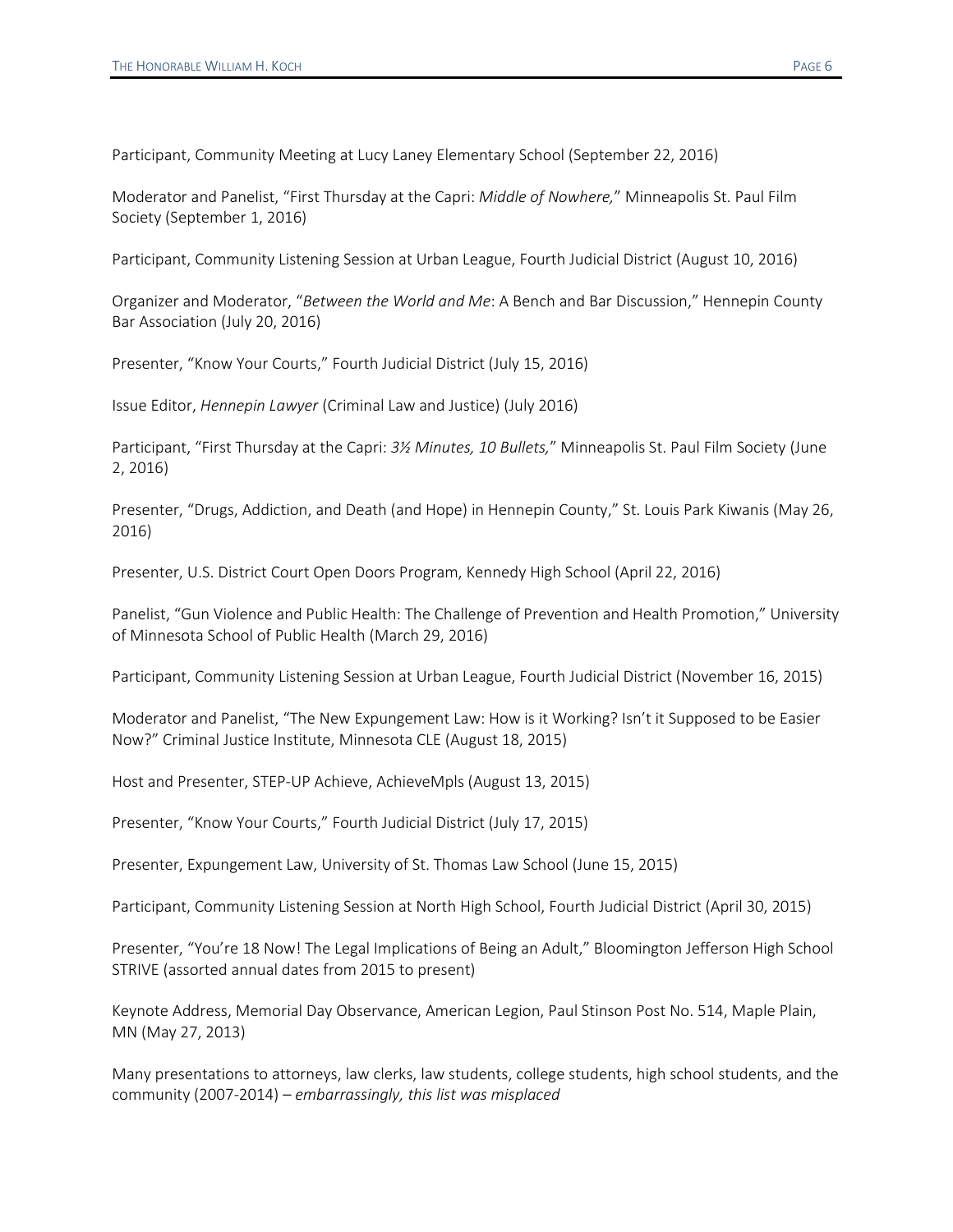Presenter, "Defense Pretrial and Trial Tactics," Environmental Crimes Seminar, U.S. Department of Justice Office of Legal Education, National Advocacy Center; Columbia, SC (May 2007)

Presenter, "Federal Enforcement of Environmental Criminal Law," Annual Environmental Law Institute, Minnesota CLE (May 2007)

Presenter, "The Evolution of Environmental Criminal Enforcement," University of Minnesota School of Law (March 2007)

Presenter, "Criminal Prosecutions Involving Foreign Witnesses and Other International Issues," Great Lakes Vessel Pollution Workshop, U.S. Department of Justice and Environmental Protection Agency; Chicago, IL (March 2007)

Presenter, "When Do Environmental Offenses Become Environmental Crimes?" Hennepin County Bar Association, Environmental Law Committee (February 2007)

Presenter, "Generating New Environmental Cases" and "Individual and Corporate Defense Issues," Advanced Environmental Crimes Seminar, U.S. Department of Justice Office of Legal Education, National Advocacy Center; Columbia, SC (May 2006)

Presenter, "Federal Criminal Procedure and Enforcement, and the Environment," University of St. Thomas (April 2006)

Presenter, "Prognostications on the Future of Environmental Enforcement," Hennepin County Bar Association, Environmental Law Committee (March 2006)

Presenter, "Prosecution of Federal Environmental Crimes," William Mitchell School of Law (November 2005)

Presenter, "Environmental Criminal Enforcement for Non-Criminal Environmental Attorneys," Greene Espel PLLP (October 2005)

Presenter, "Criminal Enforcement of Environmental Laws," University of St. Thomas (April 2005)

Presenter, "Environmental Enforcement Update," Hennepin County Bar Association, Environmental Law Committee (March 2005)

Presenter, "Federal Enforcement of Environmental Laws," Emerging Environmental Issues, Hamline University Law School (February 2005)

Presenter, "Professional Development: What it Means, What to Do," University of St. Thomas School of Law (November 2004)

Presenter, "Federal Prosecutions and the Role of the United States Attorney's Office," National Orientation Training, U.S. Postal Inspection Service (June 2004)

Presenter, "Supplemental Sentencing in the Environmental Context," Advanced Environmental Crimes Seminar, U.S. Department of Justice Office of Legal Education, National Advocacy Center (May 2004)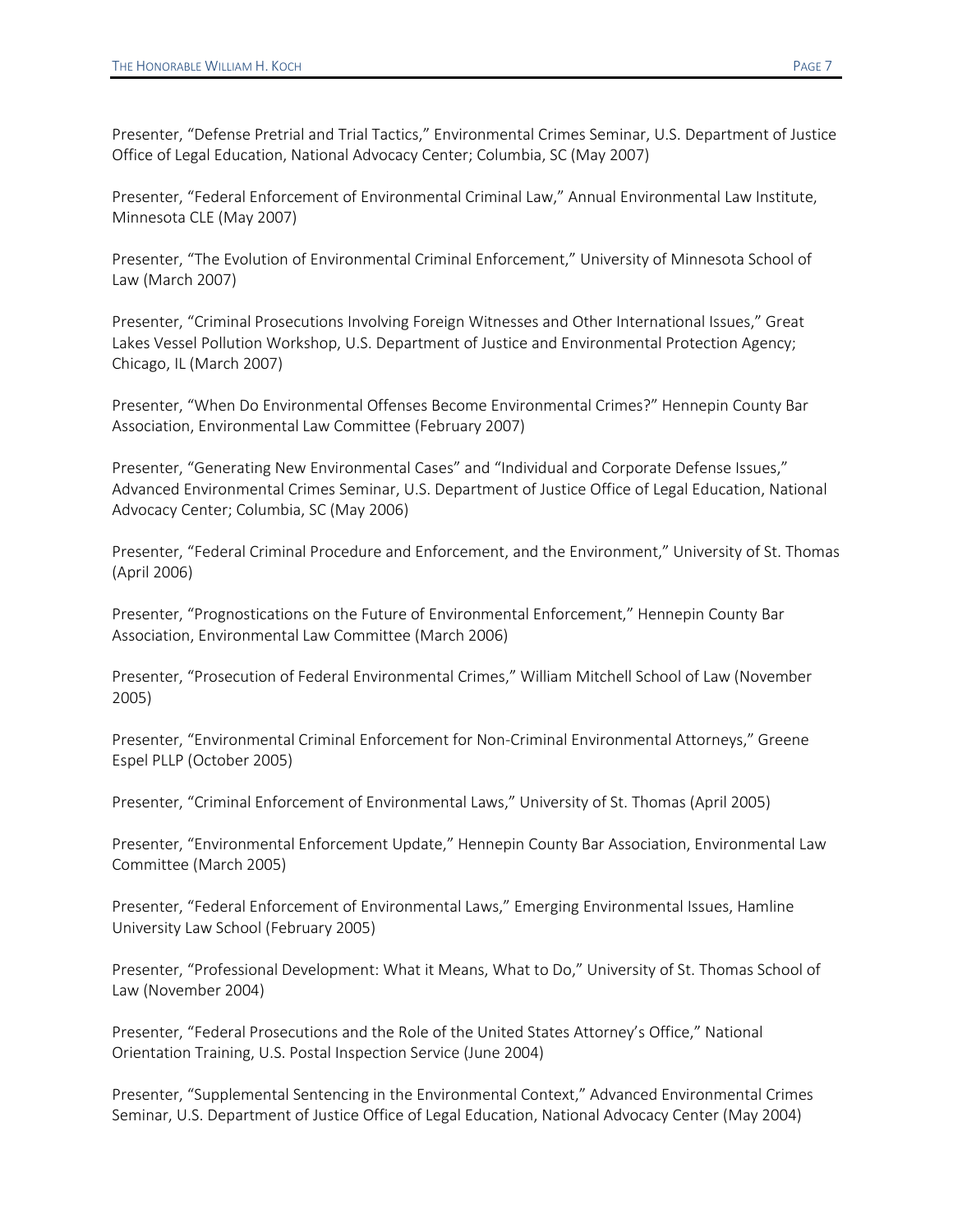Presenter, "Careers in Criminal Justice," University of St. Thomas School of Law (January 2004)

Presenter, "Wetlands Enforcement II: The Minnesota Experience," Midwest Environmental Enforcement Association; Madison, WI (October 2003)

Presenter, "Clean Water Act 404 Enforcement Training," 2003 National Clean Water Act 404 Enforcement Conference, EPA/DOJ/Army Corps of Engineers; Washington, DC (July 2003)

Presenter; "Minnesota Environmental Crimes Awareness Training," Midwest Environmental Enforcement Association (April and May 2003)

Presenter, "Lessons Learned from Two Recent Federal Cases," MPCA Enforcement Retreat, Minnesota Pollution Control Agency (April 2003)

Presenter, "Environmental Enforcement of Environmental Laws: The Ashland Case and Others," Hennepin County Bar Association, Environmental Law Committee (March 2003)

Presenter, "Annual Law Enforcement Training Seminar," National Park Service (January 2003)

Presenter, "Homeland Security and the Environment after 9/11," The Environmental Factor, Minnesota Institute of Legal Education (October 2002)

Interviewed, "Step Up: People Helping People Business Award," Fox 40 News; Sacramento, CA (March 22, 2000)

Presenter, "Annual Law Enforcement Training Seminar," National Park Service (January 2002) Editor, *Environmental Law Alert* (1997-2000)

Editorial Board, *California Environmental Law and Remediation Reporter* (1997-1999)

Presenter, "Managing Adversity in the Current Regulatory Climate," 1999 Water Managers' Workshop, Association of California Water Agencies (September 1999)

Interviewed, "Business Law and Internal Auditors," Auditing News from the Institute of Internal Auditors, *IIA Today* (March/April 1997)

Presenter, "Minnesota Audit Law and Implementation," Environmental Auditing Roundtable Winter Meeting (January 1997)

Presenter, "How to Take an Effective Deposition," Minnesota CLE (March 1996)

William H. Koch, "Environmental Auditing: Beyond Regulatory Cat and Mouse," *Bench & Bar* (December 1995)

Presenter, "Effective Client Relations for New Lawyers," Nuts & Bolts Seminar, Hennepin County Bar Association (November 1995)

Presenter, "Environmental Auditing in Minnesota," Industrial Council of Environmental Managers (November 1995)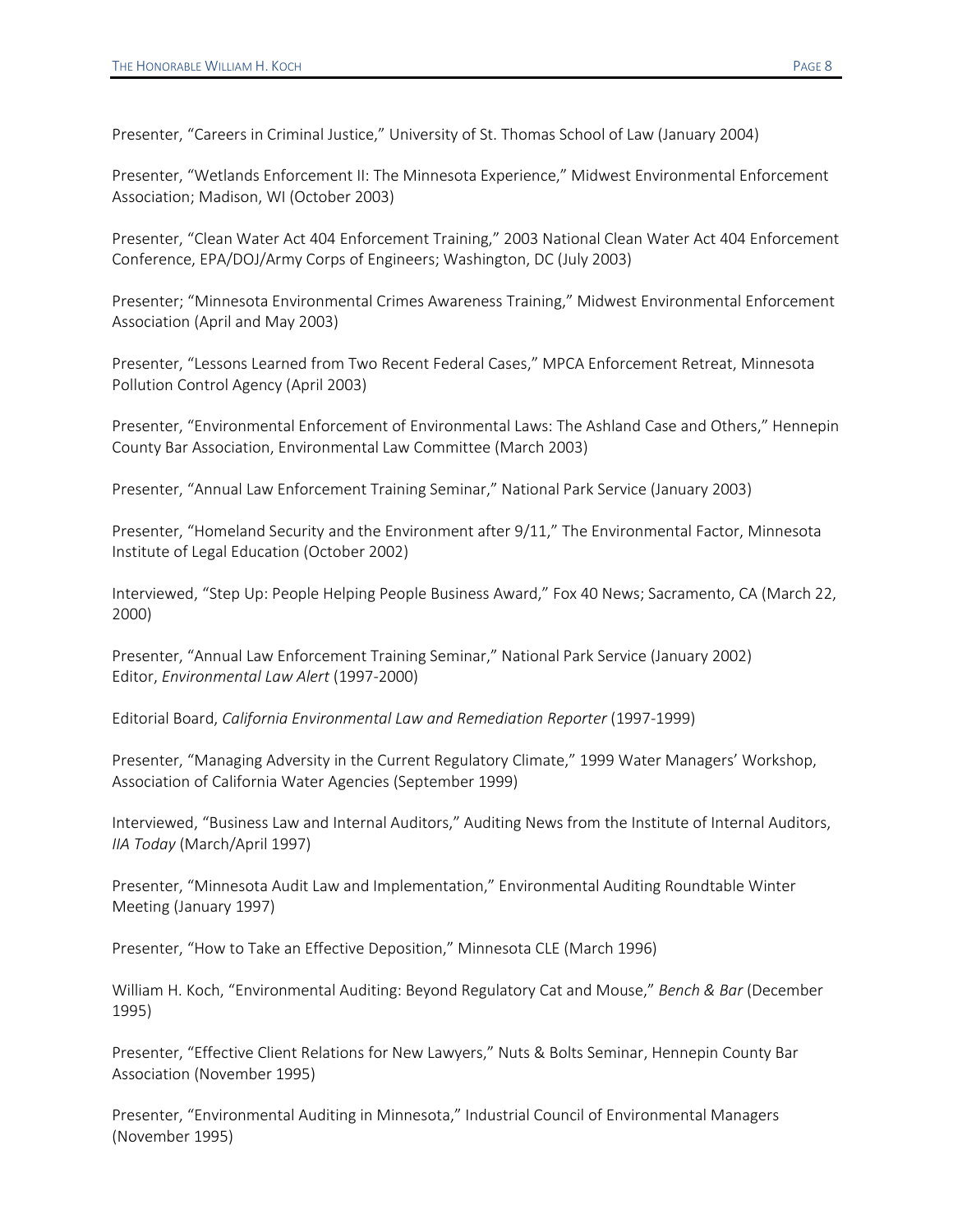Presenter, "Environmental Audits: MPCA's Improvement," Environmental Regulation in Minnesota, Institute of Business Law (October 1995)

Presenter, "Auditing: Minnesota's Statute and EPA Rule," Environmental Law for Business Lawyers, Minnesota Institute of Legal Education (October 1995)

William H. Koch, "Environmental Auditing Privilege," American Bar Association/Young Lawyers Division Criminal and Juvenile Justice Committee Recommendation (October 1995)

Presenter, "Practice Development Strategies for New Lawyer," Minnesota State Bar Association (September 1995)

Presenter, "Minnesota's New Environmental Improvement Program," Twin Cities Environmental Auditing Roundtable (September 1995)

Charles K. Dayton & William H. Koch, "Minnesota's New Approach to Environmental Audit, Amnesty and Privilege," 11th Annual Environmental Law Institute, Minnesota Institute of Legal Education (June 1995)

William H. Koch, et al., "Can We Trust the Government with Environmental Audits," *Barrister* (May 1995)

William H. Koch, et al., "CERCLA Desktop Guide," American Bar Association/Young Lawyers Division Natural Resources and Environmental Law Committee (May 1995)

William H. Koch, "Changes in Environmental Enforcement," *Minnesota Asphalt Pavement Association Newsletter* (April 1995)

Charles K. Dayton & William H. Koch, "Environmental Auditing and the Self-Audit Privilege," Environmental Auditing - Can It Provide Better Results?" Minnesota Environmental Initiative (October 1994)

William H. Koch, "New Environmental Sentencing Guidelines Proposed," *Minnesota State Bar Association Environmental and Natural Resources Law Section Newsletter* (April 1994)

William H. Koch, "Right to Counsel for Juvenile Offenders," American Bar Association/Young Lawyers Division Criminal Justice Committee Recommendation (August 1992)

Reviewer, "Criminalization of Knowing Exposure to HIV/AIDS," American Bar Association/Young Lawyers Division Criminal Justice Committee Recommendation (August 1992)

Henry J. Shea & William H. Koch, "Corporate Environmental Liability," *Alleged Misconduct: Civil and Criminal Litigation Involving Officers, Directors, Corporations & Individuals*, Minnesota Institute of Legal Education (July 1992)